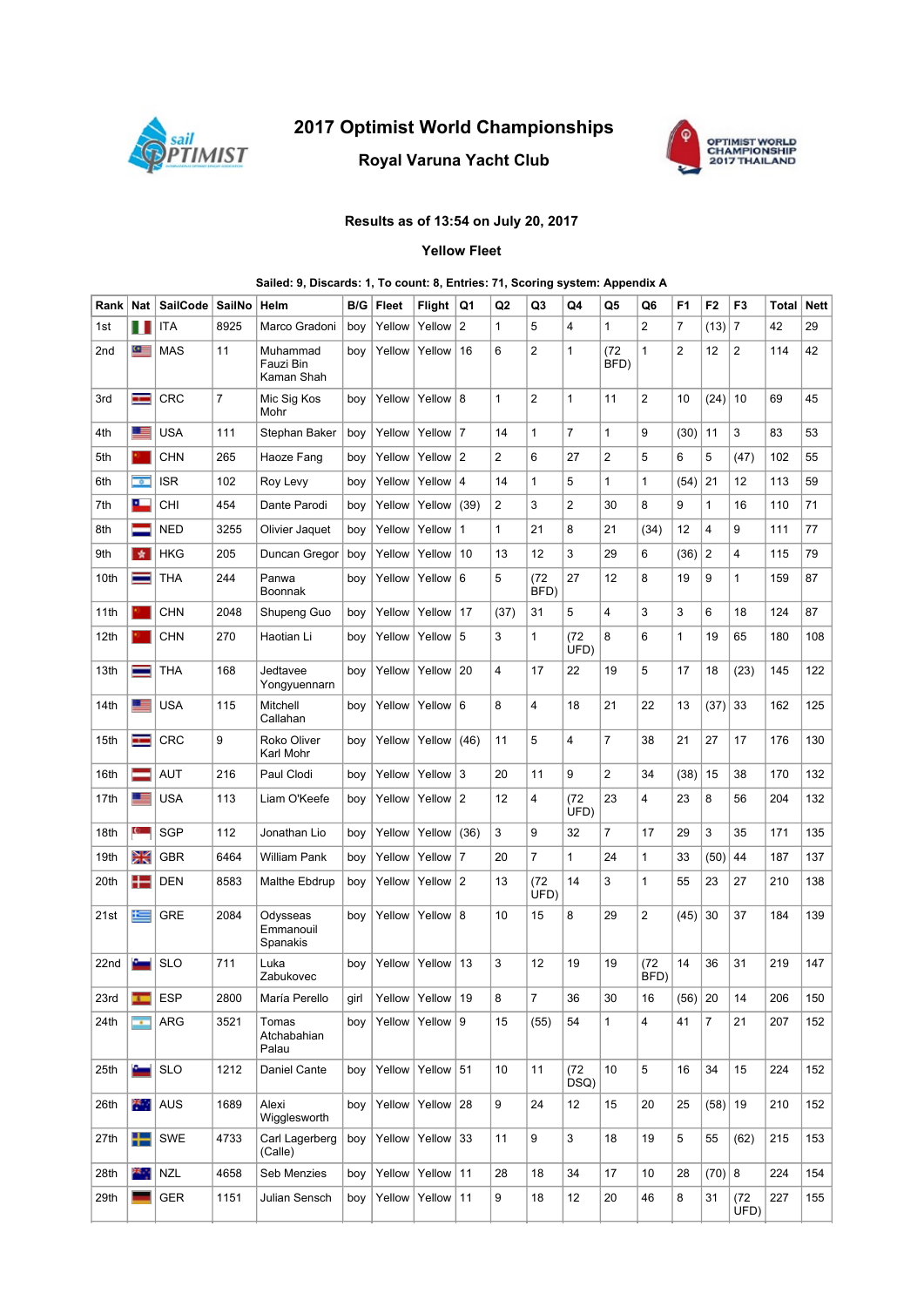| Rank | Nat                      | <b>SailCode</b> | SailNo | Helm                                            | B/G  | <b>Fleet</b>              | <b>Flight</b>    | Q1           | Q2             | Q3             | Q4           | Q5             | Q6             | F <sub>1</sub> | F <sub>2</sub> | F <sub>3</sub> | <b>Total</b> | <b>Nett</b> |
|------|--------------------------|-----------------|--------|-------------------------------------------------|------|---------------------------|------------------|--------------|----------------|----------------|--------------|----------------|----------------|----------------|----------------|----------------|--------------|-------------|
| 30th |                          | <b>BEL</b>      | 1188   | Kwinten<br>Borghijs                             | boy  | Yellow                    | Yellow           | 10           | 37             | 14             | 21           | 8              | 8              | 35             | (51)           | 26             | 210          | 159         |
| 31st | $\equiv$                 | URU             | 187    | Santiago<br>Pacheco                             | boy  | Yellow                    | Yellow           | 11           | 29             | 12             | (72)<br>UFD) | 8              | 11             | 26             | 49             | 13             | 231          | 159         |
| 32nd | 医                        | <b>GRE</b>      | 2569   | lason Valiadis                                  | boy  | Yellow                    | Yellow           | 8            | 7              | 26             | 18           | 11             | 19             | 20             | (53)           | 52             | 214          | 161         |
| 33rd |                          | LAT             | 59     | <b>Martins Atilla</b>                           | boy  | Yellow                    | Yellow           | 29           | 12             | $\overline{2}$ | 4            | 2              | (72)<br>BFD)   | 31             | 16             | 66             | 234          | 162         |
| 34th | c.                       | <b>SLO</b>      | 255    | Martin Fras                                     | boy  | Yellow                    | Yellow           | 20           | 11             | (48)           | 11           | 18             | 29             | 42             | 10             | 22             | 211          | 163         |
| 35th |                          | THA             | 119    | Palika Poonpat                                  | girl | Yellow                    | Yellow           | 10           | 3              | 29             | 35           | 48             | 14             | 4              | 22             | (55)           | 220          | 165         |
| 36th | ж.,                      | AUS             | 1551   | Fletcher<br>Walters                             | boy  | Yellow                    | Yellow           | 24           | 17             | 10             | 19           | 7              | 37             | (43)           | 32             | 20             | 209          | 166         |
| 37th | $\bullet$                | <b>BRA</b>      | 3489   | Leonardo<br>Mirow e<br>Crespo                   | boy  | Yellow                    | Yellow           | 37           | 5              | 11             | 1            | 4              | 23             | 57             | (67)           | 29             | 234          | 167         |
| 38th | П                        | <b>IRL</b>      | 1580   | Justin Lucas                                    | boy  | Yellow                    | Yellow           | 13           | (72)<br>DNF)   | 3              | 26           | 20             | 11             | 37             | 54             | 5              | 241          | 169         |
| 39th | ┶                        | <b>SWE</b>      | 711    | <b>Marius</b><br>Westerlind                     | boy  | Yellow                    | Yellow           | 14           | 27             | 6              | 3            | 6              | (72<br>BFD)    | 39             | 41             | 34             | 242          | 170         |
| 40th |                          | <b>SGP</b>      | 119    | Muhammad<br>Daniel Kei Bin<br>Muhammad<br>Yazid | boy  | Yellow                    | Yellow           | $\mathbf 1$  | 42             | 10             | 9            | 28             | 7              | 48             | 28             | (51)           | 224          | 173         |
| 41st |                          | <b>GER</b>      | 1214   | Luca Jost                                       | boy  | Yellow                    | Yellow           | 9            | 27             | 19             | 19           | 12             | 35             | 24             | (43)           | 28             | 216          | 173         |
| 42nd |                          | <b>USA</b>      | 114    | Charlotte Leigh                                 | girl | Yellow                    | Yellow           | 18           | 7              | 24             | 41           | 4              | 6              | 44             | (45)           | 32             | 221          | 176         |
| 43rd |                          | <b>POR</b>      | 2434   | Beatriz Gago                                    | girl | Yellow                    | Yellow           | 5            | 9              | 13             | 17           | 25             | 7              | (64)           | 62             | 40             | 242          | 178         |
| 44th |                          | <b>GER</b>      | 1172   | Kristian<br>Lenkmann                            | boy  | Yellow                    | Yellow           | 28           | 16             | 20             | 9            | 38             | 14             | 27             | 29             | (61)           | 242          | 181         |
| 45th | lе                       | <b>TUR</b>      | 1903   | Umut Kartal                                     | boy  | Yellow                    | Yellow           | 3            | 17             | 15             | 2            | 53             | 9              | 22             | 65             | (70)           | 256          | 186         |
| 46th | $\overline{\mathcal{C}}$ | <b>ISV</b>      | 715    | Caroline Sibilly                                | girl | Yellow                    | Yellow           | 25           | 13             | 32             | 16           | 28             | 9              | (68)           | 52             | 11             | 254          | 186         |
| 47th | <b>Ball</b>              | <b>PER</b>      | 304    | Stefano Viale                                   | boy  | Yellow                    | Yellow           | 18           | 19             | 19             | 5            | 30             | 10             | (53)           | 38             | 48             | 240          | 187         |
| 48th | . .                      | ITA             | 8895   | Davide<br>Nuccorini                             | boy  | Yellow                    | Yellow           | $\mathbf{1}$ | 44             | 20             | 31           | 17             | 3              | (65)           | 14             | 58             | 253          | 188         |
| 49th | ю                        | <b>TUR</b>      | 1907   | Kerem Sabri<br>Erkmen                           | boy  | Yellow                    | Yellow           | 4            | 22             | 35             | 12           | 8              | 35             | (49)           | 48             | 24             | 237          | 188         |
| 50th |                          | <b>SGP</b>      | 114    | Faith Hailey<br>Toh                             | girl | Yellow                    | Yellow           | 35           | 14             | 14             | 21           | 19             | 7              | 32             | (63)           | 46             | 251          | 188         |
| 51st |                          | <b>HUN</b>      | 918    | Bendeguz<br>Nagy                                |      | boy   Yellow   Yellow   7 |                  |              | 5              | 34             | 4            | 38             | 43             | $(67)$ 25      |                | 36             | 259          | 192         |
| 52nd | Ж                        | <b>GBR</b>      | 6412   | Haydn Sewell                                    | boy  | Yellow                    | Yellow 23        |              | 11             | $\overline{7}$ | 17           | 26             | 40             | 47             | (59)           | 25             | 255          | 196         |
| 53rd | $\bullet$                | <b>POR</b>      | 2682   | Guilherme<br>Cavaco                             | boy  | Yellow                    | Yellow $ 4$      |              | 26             | 7              | 7            | 12             | (72)<br>BFD)   | 50             | 26             | 69             | 273          | 201         |
| 54th | $\bullet$                | <b>MAS</b>      | 15     | Israr Hazim Bin<br>Ismail                       | boy  | Yellow                    | Yellow           | 15           | 14             | 27             | 40           | 26             | 9              | 15             | (57)           | 57             | 260          | 203         |
| 55th |                          | <b>RUS</b>      | 16     | Maksim<br>Shaposhnikov                          | boy  | Yellow                    | Yellow $ 41$     |              | $\overline{7}$ | 29             | 6            | (72)<br>DSQ)   | 3              | 71             | 42             | 6              | 277          | 205         |
| 56th | ПП                       | <b>ITA</b>      | 8967   | Marco Genna                                     | boy  | Yellow                    | Yellow $6$       |              | 15             | (72)<br>BFD)   | 38           | 14             | $\overline{c}$ | 66             | 39             | 30             | 282          | 210         |
| 57th | -3-                      | CRO             | 1200   | Emanuel<br>Skocibušic                           | boy  | Yellow                    | Yellow           | 49           | 6              | 19             | 18           | $\overline{2}$ | 42             | 18             | (69)           | 59             | 282          | 213         |
| 58th |                          | <b>GER</b>      | 1211   | <b>Mewes</b><br>Wieduwild                       | boy  | Yellow                    | $ $ Yellow $ 12$ |              | 17             | 8              | 8            | 24             | (57)           | 52             | 44             | 49             | 271          | 214         |
| 59th | $\overline{\phantom{a}}$ | <b>ISR</b>      | 101    | Peleg Hasson                                    | boy  | Yellow                    | Yellow 11        |              | 46             | 50             | 20           | 3              | 13             | 34             | (68)           | 39             | 284          | 216         |
| 60th |                          | <b>RUS</b>      | 42     | Victoria<br>Liksanova                           | girl | Yellow                    | Yellow $3$       |              | (72<br>DNF)    | 21             | 21           | 15             | 20             | 62             | 33             | 42             | 289          | 217         |
| 61st | ═                        | <b>THA</b>      | 77     | Saranwong<br>Poonpat                            | boy  | Yellow                    | Yellow           | 23           | 4              | 4              | 15           | 32             | 35             | 51             | 56             | (67)           | 287          | 220         |
| 62nd | $\mathcal{A}$            | <b>PER</b>      | 328    | Fernanda San<br>Roman                           | girl | Yellow                    | Yellow $12$      |              | 22             | 13             | 12           | 34             | 28             | $(70)$ 60      |                | 41             | 292          | 222         |
| 63rd | $\bullet$                | <b>BRA</b>      | 3505   | Nicolas Yudji<br>Bernal                         | boy  | Yellow                    | Yellow $ 53$     |              | 27             | 6              | 13           | 24             | 20             | (58)           | 35             | 54             | 290          | 232         |
| 64th | $C =$                    | <b>SGP</b>      | 116    | Max Victor Teo                                  | boy  | Yellow                    | Yellow           |              | 2              | 37             | 24           | 9              | 21             | 60             | 17             | 63             | 305          | 233         |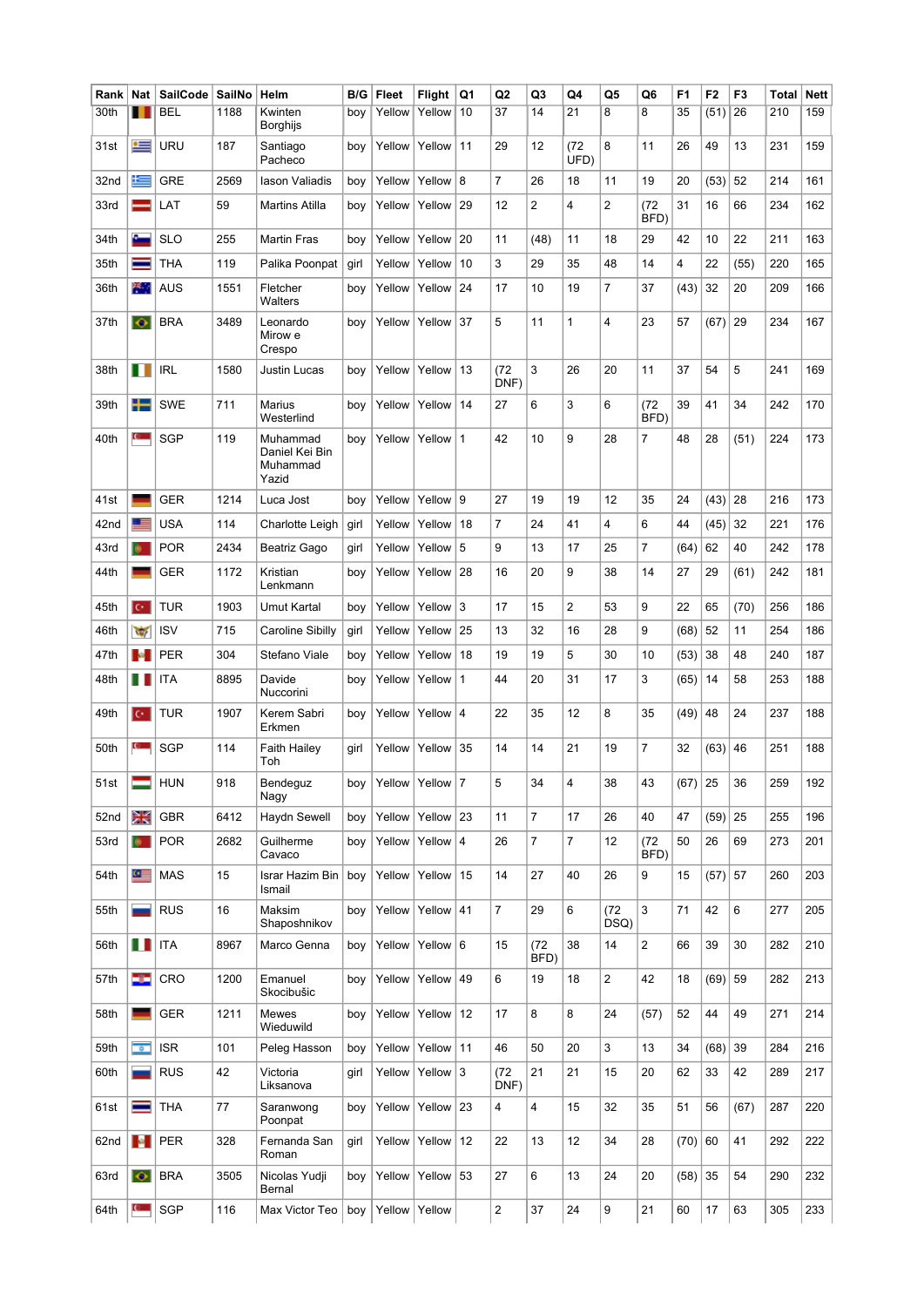| Rank | <b>Nat</b> | <b>SailCode</b> | SailNo | Helm                                      | B/G  | <b>Fleet</b> | <b>Flight</b> | Q1           | Q <sub>2</sub> | Q3 | Q4             | Q5           | Q6             | F <sub>1</sub> | F <sub>2</sub> | F <sub>3</sub> | Total | <b>Nett</b> |
|------|------------|-----------------|--------|-------------------------------------------|------|--------------|---------------|--------------|----------------|----|----------------|--------------|----------------|----------------|----------------|----------------|-------|-------------|
|      |            |                 |        |                                           |      |              |               | (72)<br>BFD) |                |    |                |              |                |                |                |                |       |             |
| 65th | 28 J       | <b>NZL</b>      | 4649   | David<br><b>Buchanan</b>                  | boy  | Yellow       | Yellow        | 46           | 50             | 8  | $\overline{2}$ | 22           | $\overline{7}$ | 46             | (61)           | 53             | 295   | 234         |
| 66th |            | <b>NED</b>      | 3311   | Paul<br>Hameeteman                        | boy  | Yellow       | Yellow        | 19           | 4              | 18 | (72)<br>UFD)   | 16           | 16             | 69             | 47             | 45             | 306   | 234         |
| 67th | 42         | <b>SWE</b>      | 4705   | <b>Melker Brenton</b>                     | boy  | Yellow       | Yellow        | 14           | 18             | 36 | 10             | (72)<br>DSQ) | 15             | 11             | 66             | 64             | 306   | 234         |
| 68th | G.         | <b>MAS</b>      | 157    | Nor Nabila<br>Natasha Binti<br>Mohd Nazri | girl | Yellow       | Yellow        | 9            | 10             | 29 | 29             | 43           | 14             | 61             | (64)           | 43             | 302   | 238         |
| 69th | l C+ i     | <b>TUR</b>      | 129    | Tansu Erin<br>Sarlak                      | boy  | Yellow       | Yellow        | 34           | 15             | 17 | 9              | 52           | 16             | 59             | 40             | (60)           | 302   | 242         |
| 70th | ≔          | URU             | 326    | Facundo Nina                              | boy  | Yellow       | Yellow        | 15           | 19             | 28 | 50             | 10           | 16             | 40             | (71)           | 68             | 317   | 246         |
| 71st | м          | <b>PER</b>      | 285    | Florencia<br>Chiarella                    | girl | Yellow       | Yellow        | (72<br>BFD)  | 25             | 23 | 6              | 16           | 23             | 63             | 46             | 50             | 324   | 252         |

#### Blue Fleet

## Sailed: 9, Discards: 1, To count: 8, Entries: 70, Scoring system: Appendix A

| Rank             | <b>Nat</b>               | <b>SailCode</b> | SailNo | Helm                         | B/G  | Fleet       | Flight      | Q1           | Q <sub>2</sub> | Q3           | Q4               | Q5           | Q6               | F <sub>1</sub>    | F <sub>2</sub> | F <sub>3</sub> | <b>Total</b> | <b>Nett</b> |
|------------------|--------------------------|-----------------|--------|------------------------------|------|-------------|-------------|--------------|----------------|--------------|------------------|--------------|------------------|-------------------|----------------|----------------|--------------|-------------|
| 1st              | æ                        | SUI             | 1840   | Maxime<br>Thommen            | boy  | <b>Blue</b> | <b>Blue</b> | 14           | 8              | (72)<br>BFD) | 15               | 38           | 19               | 3                 | 16             | 9              | 194          | 122         |
| 2nd              | $\bullet$ $\blacksquare$ | <b>MAS</b>      | 12     | Muhammad<br>Syafie Bin Ali   | boy  | <b>Blue</b> | <b>Blue</b> | 30           | (43)           | 15           | 24               | 22           | 8                | 22                | 4              | $\overline{7}$ | 175          | 132         |
| 3rd              |                          | <b>CHN</b>      | 266    | Shihao Wang                  | boy  | <b>Blue</b> | Blue        | 5            | (72)<br>DNF)   | 22           | 10               | 11           | 46               | 9                 | 23             | 13             | 211          | 139         |
| 4th              |                          | <b>CHN</b>      | 267    | Siyi Gan                     | girl | <b>Blue</b> | Blue        | 9            | 2              | $\mathbf{1}$ | (72)<br>BFD)     | 39           | 72<br><b>BFD</b> | 5                 | 13             | $\overline{2}$ | 215          | 143         |
| 5th              | $\ddot{\phantom{0}}$     | <b>MLT</b>      | 205    | Richard<br>Schultheis        | boy  | <b>Blue</b> | <b>Blue</b> | 6            | 12             | 4            | 72<br><b>DNE</b> | 6            | 43               | (56)              | 1              | 3              | 203          | 147         |
| 6th              | Œ                        | <b>USA</b>      | 112    | Justin<br>Callahan           | boy  | Blue        | <b>Blue</b> | 17           | 22             | 2            | (72)<br>UFD)     | 16           | 38               | 11                | 14             | 27             | 219          | 147         |
| 7th              | <b>FR</b>                | SUI             | 1830   | Anja von<br>Allmen           | girl | <b>Blue</b> | <b>Blue</b> | 24           | 6              | (72)<br>BFD) | 26               | 47           | 24               | $\overline{7}$    | $\overline{c}$ | 14             | 222          | 150         |
| 8th              | Ж                        | <b>GBR</b>      | 6469   | Callum<br>Davidson<br>Guild  | boy  | <b>Blue</b> | <b>Blue</b> | 38           | (49)           | 9            | 16               | 35           | 6                | 4                 | 34             | 12             | 203          | 154         |
| 9th              | m.                       | <b>ARG</b>      | 3680   | Maximo Videla                | boy  | <b>Blue</b> | Blue        | 17           | (72)<br>DNF)   | 26           | 53               | 25           | 3                | 10                | 6              | 17             | 229          | 157         |
| 10th             | ٠.                       | <b>MLT</b>      | 202    | Antonia<br><b>Schultheis</b> | girl | <b>Blue</b> | <b>Blue</b> | (72)<br>BFD) | 49             | 13           | 22               | 14           | 21               | 15                | 5              | 25             | 236          | 164         |
| 11th             | т                        | <b>BEL</b>      | 1186   | William<br>Risselin          | boy  | Blue        | <b>Blue</b> | 19           | (57)           | 35           | $\overline{7}$   | 31           | 11               | 25                | 40             | 6              | 231          | 174         |
| 12th             | ┺                        | <b>SWE</b>      | 4728   | Lukas<br>Lindström           | boy  | Blue        | <b>Blue</b> | 26           | 42             | 25           | (72)<br>BFD)     | 17           | 31               | 6                 | 8              | 19             | 246          | 174         |
| 13th             |                          | <b>INA</b>      | 2616   | Ramadhan<br>Tito             | boy  | Blue        | <b>Blue</b> | 29           | 44             | 39           | 14               | 5            | 30               | (51)              | 15             | 8              | 235          | 184         |
| 14th             | ÷                        | <b>DEN</b>      | 8581   | <b>Helena Wolff</b>          | girl | <b>Blue</b> | <b>Blue</b> | 32           | 29             | (72)<br>BFD) | 20               | 10           | 34               | 23                | 33             | 4              | 257          | 185         |
| 15th             | $\overline{\phantom{a}}$ | <b>ISR</b>      | 169    | Gilad Cain                   | boy  | <b>Blue</b> | Blue        | 23           | 34             | 10           | 3                | (46)         | 33               | 19                | 29             | 37             | 234          | 188         |
| 16th             | E                        | <b>GRE</b>      | 1794   | Stefanos<br>Tsakos           | boy  | Blue        | <b>Blue</b> | 22           | $\mathbf{1}$   | 43           | (45)             | 17           | 24               | 40                | 39             | 5              | 236          | 191         |
| 17th             | Ш                        | <b>ITA</b>      | 8734   | Andrea Milano                | boy  | <b>Blue</b> | <b>Blue</b> | 48           | 40             | 20           | 6                | (72)<br>BFD) | 4                | 50                | 24             | $\mathbf{1}$   | 265          | 193         |
| 18th             | ═                        | <b>NED</b>      | 3323   | Ties Wijbinga                | boy  | <b>Blue</b> | Blue        | 38           | 30             | 16           | (72)<br>UFD)     | 12           | 38               | 13                | 27             | 22             | 268          | 196         |
| 19th             | $C^*$                    | <b>TUR</b>      | 1008   | Sahin Parlak                 | boy  | <b>Blue</b> | <b>Blue</b> | 44           | 43             | 15           | 10               | 3            | 26               | (65)              | 30             | 30             | 266          | 201         |
| 20th             | ╄                        | <b>SWE</b>      | 4677   | Theo<br>Westerlind           | boy  | <b>Blue</b> | <b>Blue</b> | 21           | 5              | 36           | 20               | 39           | (72)<br>UFD)     | 21<br><b>SP20</b> | 48             | 11             | 273          | 201         |
| 21st             | 热                        | <b>AUS</b>      | 1720   | Quinn Auricht                | boy  | <b>Blue</b> | Blue        | 3            | 40             | 37           | 27               | 23           | 17               | (46)              | 26             | 29             | 248          | 202         |
| 22 <sub>nd</sub> | п.                       | <b>MEX</b>      | 1007   |                              | boy  | <b>Blue</b> | <b>Blue</b> | 5            | 24             | 41           | 29               | 35           | 5                | (54)              | 11             | 53             | 257          | 203         |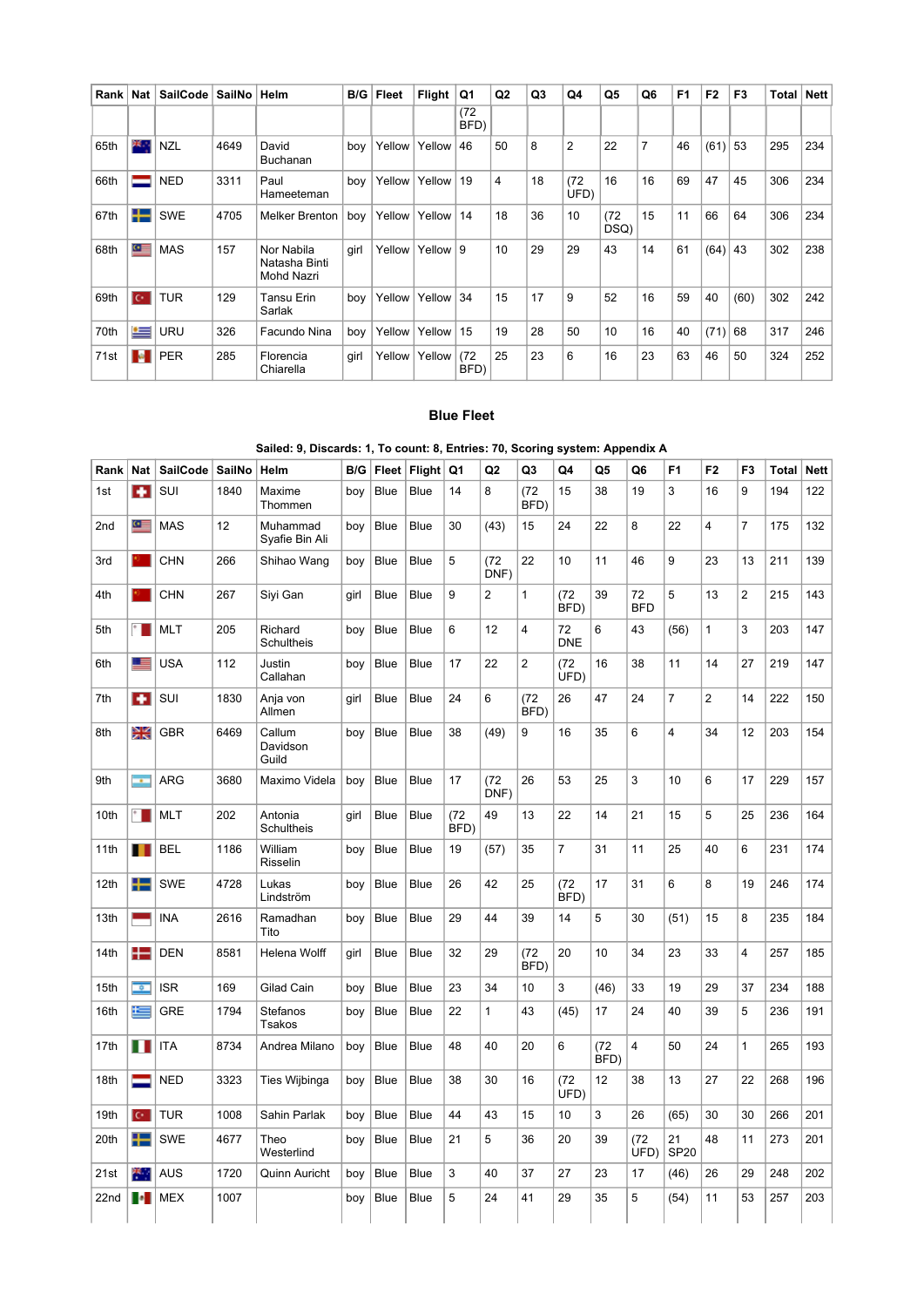| Rank | Nat            | <b>SailCode</b> | <b>SailNo</b> | Helm                                             | B/G  |             | Fleet Flight Q1 |              | Q <sub>2</sub> | Q3               | Q4           | Q5           | Q6   | F <sub>1</sub> | F <sub>2</sub>   | F3         | Total        | <b>Nett</b> |
|------|----------------|-----------------|---------------|--------------------------------------------------|------|-------------|-----------------|--------------|----------------|------------------|--------------|--------------|------|----------------|------------------|------------|--------------|-------------|
|      |                |                 |               | Sebastian<br>Riquelme<br>Beckmann                |      |             |                 |              |                |                  |              |              |      |                |                  |            |              |             |
| 23rd | ₩.,            | <b>AUS</b>      | 1715          | Jack Ferguson                                    | boy  | Blue        | <b>Blue</b>     | 27           | 9              | 28               | 13           | 24           | (47) | 27             | 44               | 31         | 250          | 203         |
| 24th | <b>SALE</b>    | <b>PER</b>      | 323           | Mariagracia<br>Vegas                             | girl | Blue        | Blue            | 4            | (72<br>DNF)    | 32               | 22           | 43           | 12   | 59             | 12               | 21         | 277          | 205         |
| 25th | ÷              | <b>ARG</b>      | 3589          | Santino<br>Marcatelli                            | boy  | Blue        | Blue            | 22           | (72)<br>DNF)   | 72<br><b>BFD</b> | 26           | 5            | 10   | 34             | 28               | 10         | 279          | 207         |
| 26th | C.             | <b>SGP</b>      | 111           | Finian Lee                                       | boy  | Blue        | <b>Blue</b>     | (72)<br>BFD) | 16             | 18               | 23           | 19           | 31   | 31             | 54               | 15         | 279          | 207         |
| 27th | =              | <b>NED</b>      | 3310          | Jacobine<br>Leemhuis                             | girl | Blue        | <b>Blue</b>     | 16           | (50)           | 30               | 11           | 37           | 21   | 36             | $\overline{7}$   | 50         | 258          | 208         |
| 28th |                | SUI             | 1714          | Dneprov<br>Maxim                                 | boy  | Blue        | Blue            | 20           | (56)           | 24               | 26           | 21           | 23   | 18             | 41               | 35         | 264          | 208         |
| 29th | 青              | <b>HKG</b>      | 230           | Eloi Defline                                     | boy  | Blue        | Blue            | 31           | 28             | (40)             | 28           | 13           | 22   | 24             | 25               | 38         | 249          | 209         |
| 30th | $\mathbf{r}$   | <b>ESP</b>      | 2399          | Ignacio<br>Baltasar                              | boy  | Blue        | <b>Blue</b>     | $\mathbf{1}$ | 33             | 31               | 35           | 41           | 51   | $\overline{2}$ | (72)<br>BFD)     | 20         | 286          | 214         |
| 31st | <b>B</b>       | <b>POR</b>      | 2646          | Vasco Soares                                     | boy  | Blue        | Blue            | 25           | (72<br>DNF)    | 12               | 43           | 7            | 38   | 16             | 50               | 23         | 286          | 214         |
| 32nd |                | BEL             | 1179          | Brecht<br>Zwaenepoel                             | boy  | Blue        | Blue            | 19           | 12             | 35               | 29           | 39           | 13   | 57             | 10               | (61)       | 275          | 214         |
| 33rd | ÷              | <b>ARG</b>      | 3185          | Lucas Videla                                     | boy  | Blue        | Blue            | 40           | 21             | 14               | 28           | 28           | 31   | 14             | 38               | (47)       | 261          | 214         |
| 34th | 9              | <b>MAS</b>      | 14            | Nurul<br>Shazwanie<br><b>Binti Md Saad</b>       | girl | Blue        | Blue            | 8            | 32             | 16               | 41           | 31           | 13   | (58)           | 21               | 54         | 274          | 216         |
| 35th | =              | <b>NED</b>      | 3279          | Finn Kats                                        | boy  | Blue        | <b>Blue</b>     | 31           | 35             | 31               | 37           | 30           | 19   | 32             | 9                | (67)       | 291          | 224         |
| 36th |                | <b>HUN</b>      | 1327          | Attila Banyai                                    | boy  | Blue        | Blue            | 16           | 21             | 57               | 17           | 25           | 48   | (69)           | 3                | 40         | 296          | 227         |
| 37th | 22             | <b>CRO</b>      | 1202          | Mario Buba<br>Pulek                              | boy  | Blue        | <b>Blue</b>     | (72)<br>BFD) | 4              | 25               | 10           | 4            | 57   | 30             | 55               | 42         | 299          | 227         |
| 38th | ш              | <b>FRA</b>      | 2638          | Lucas Teillet                                    | boy  | Blue        | Blue            | 27           | 21             | 8                | 45           | 29           | 26   | (64)           | 53               | 18         | 291          | 227         |
| 39th | ₩              | <b>NOR</b>      | 3919          | Markus August<br>Berthet                         | boy  | Blue        | Blue            | 42           | 19             | (72<br>UFD)      | 13           | 18           | 29   | 12             | 32               | 62         | 299          | 227         |
| 40th | $\overline{1}$ | <b>ESP</b>      | 2354          | Samuel<br>Beneyto                                | boy  | Blue        | <b>Blue</b>     | 37           | 47             | 5                | 24           | 26           | 33   | (62)           | 31               | 26         | 291          | 229         |
| 41st | ٠              | JPN             | 3176          | Shun<br>Shigematsu                               | boy  | Blue        | Blue            | 36           | 18             | 11               | 42           | 20           | 31   | 44             | (62)             | 28         | 292          | 230         |
| 42nd | t              | <b>FIN</b>      | 1131          | Walter<br>Wahlroos                               | boy  | Blue        | Blue            | (59)         | 20             | 26               | 30           | 44           | 18   | 38             | 18               | 36         | 289          | 230         |
| 43rd | 隼              | GRE             | 552           | Patroklos<br><b>Mandilaris</b>                   | boy  | Blue        | Blue            | 22           | 44             | 3                | 15           | (72)<br>UFD) | 18   | 37             | 45               | 52         | 308          | 236         |
| 44th |                | <b>THA</b>      | 945           | Intira<br>Panpiboon                              | girl | Blue        | Blue            | 10           | 38             | 38               | 21           | 6            | 22   | 52             | 49               | (64)       | 300          | 236         |
| 45th | $\bullet$      | <b>BRA</b>      | 3738          | Marina Roma<br>Victor de<br>Araujo da<br>Fonte   | girl | Blue        | Blue            | 13           | 15             | 8                | (72)<br>UFD) | 40           | 29   | 26             | 72<br><b>BFD</b> | 34         | 309          | 237         |
| 46th |                | POL             | 2072          | Gracjan<br>Grzech                                | boy  | Blue        | Blue            | 43           | 35             | 24               | 49           | 15           | 17   | 20             | 37               | $(70)$ 310 |              | 240         |
| 47th | П              | <b>ITA</b>      | 8730          | Massimilano<br>Antoniazzi                        | boy  | Blue        | Blue            | 24           | 23             | 16               | 7            | 26           | 42   | (67)           | 59               | 48         | 312          | 245         |
| 48th | a.             | <b>POR</b>      | 2691          | José Mendes                                      | boy  | <b>Blue</b> | Blue            | 27           | 36             | 32               | 15           | 33           | 41   | 21             | 42               | (55)       | 302          | 247         |
| 49th | ж.,            | <b>NZL</b>      | 4319          | Josh Gilmore                                     | boy  | <b>Blue</b> | <b>Blue</b>     | 33           | 22             | 43               | 34           | 37           | 15   | 29             | 35               | $(45)$ 293 |              | 248         |
| 50th | ш              | <b>FRA</b>      | 2703          | Manon Le<br>Tallec-<br>Pennaneac'h               | girl | Blue        | Blue            | 22           | 34             | 22               | 30           | 37           | 37   | (68)           | 51               | 16         | 317          | 249         |
| 51st | $\bullet$      | <b>BRA</b>      | 3781          | Bernardo<br>Levindo<br>Peixoto Santos<br>Pereira | boy  | Blue        | Blue            | 12           | 16             | 5                | (72)<br>UFD) | 34           | 30   | 42             | 72<br><b>BFD</b> | 41         | 324          | 252         |
| 52nd | $\bullet$      | <b>MEX</b>      | 855           | Ike Loza<br>Ramirez                              | boy  | Blue        | Blue            | 45           | 17             | 27               | 20           | 41           | 42   | (53)           | 20               | 43         | 308          | 255         |
| 53rd | ☆              | <b>HKG</b>      | 211           | Jasmine<br>Scholer                               | girl | Blue        | Blue            | 29           | 33             | 49               | 43           | 14           | 27   | 43             | 19               |            | $(60)$   317 | 257         |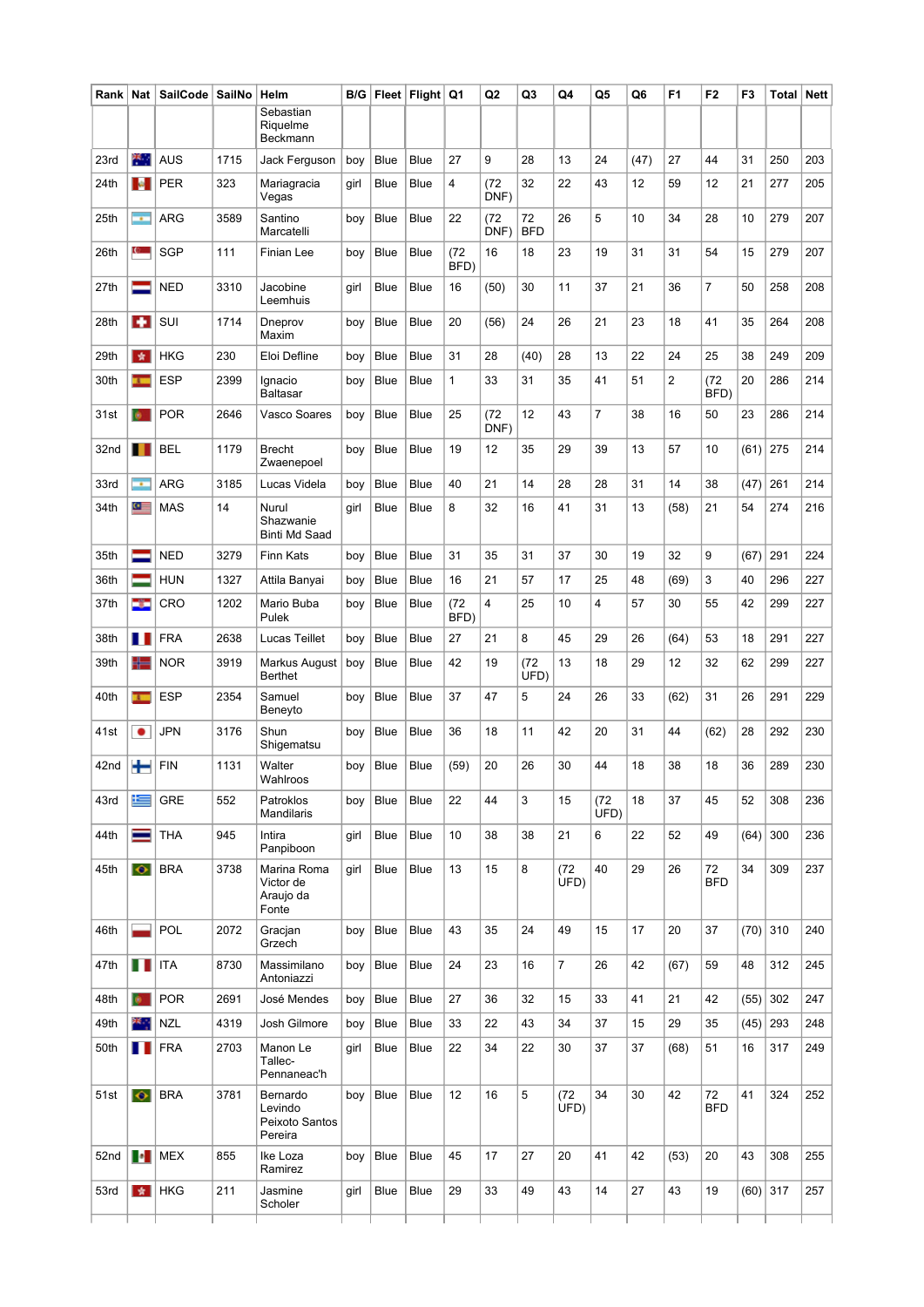| Rank | Nat                      | SailCode   | <b>SailNo</b> | Helm                              | B/G  | <b>Fleet</b> | Flight      | Q <sub>1</sub> | Q <sub>2</sub> | Q <sub>3</sub> | Q4             | Q <sub>5</sub>  | Q <sub>6</sub> | F <sub>1</sub> | F <sub>2</sub>   | F <sub>3</sub> | Total | <b>Nett</b> |
|------|--------------------------|------------|---------------|-----------------------------------|------|--------------|-------------|----------------|----------------|----------------|----------------|-----------------|----------------|----------------|------------------|----------------|-------|-------------|
| 54th | $\rightarrow$            | <b>IND</b> | 1305          | Harshita<br>Tomar                 | girl | <b>Blue</b>  | <b>Blue</b> | 28             | 25             | 40             | 34             | $\overline{13}$ | 28             | 39             | 52               | (59)           | 318   | 259         |
| 55th |                          | POL        | 2070          | Gustaw<br>Micinski                | boy  | <b>Blue</b>  | Blue        | 33             | 26             | 6              | 28             | (72)<br>BFD)    | 55             | 28             | 17               | 68             | 333   | 261         |
| 56th | ÷                        | SUI        | 1801          | Adrian Surroca<br>Perez           | boy  | <b>Blue</b>  | <b>Blue</b> | 57             | 37             | 13             | (72)<br>UFD)   | 28              | 15             | 8              | 72<br><b>BFD</b> | 32             | 334   | 262         |
| 57th |                          | POL        | 158           | Tomasz<br>Lewandowski             | bov  | <b>Blue</b>  | <b>Blue</b> | 56             | 32             | 25             | 14             | 5               | 34             | (70)           | 58               | 39             | 333   | 263         |
| 58th | $\bullet$                | <b>KOR</b> | 484           | Siyou Sung                        | boy  | <b>Blue</b>  | <b>Blue</b> | 12             | 43             | 3              | 23             | 27              | 59             | 47             | (61)             | 51             | 326   | 265         |
| 59th |                          | <b>RUS</b> | 161           | Ilia Chuprina                     | boy  | <b>Blue</b>  | Blue        | 14             | 47             | 27             | 25             | 39              | 12             | 45             | 56               | (57)           | 322   | 265         |
| 60th |                          | POL        | 2552          | Maciej Ilinski                    | boy  | <b>Blue</b>  | Blue        | 37             | 31             | 31             | 59             | 9               | 21             | 35             | (63)             | 46             | 332   | 269         |
| 61st | -31                      | CRO        | 1147          | Roko<br>Stipanovic                | boy  | <b>Blue</b>  | <b>Blue</b> | 48             | 41             | 25             | $\overline{2}$ | 32              | 39             | 48             | 36               | (49)           | 320   | 271         |
| 62nd | <b>Fo</b>                | <b>MEX</b> | 1008          | Alexandro<br>Riquelme<br>Beckmann | bov  | <b>Blue</b>  | <b>Blue</b> | 28             | 25             | 46             | 50             | 22              | 18             | 17             | (72)<br>BFD)     | 66             | 344   | 272         |
| 63rd | $\overline{C}$           | <b>TUR</b> | 3501          | Okyanus<br>Arikan                 | girl | <b>Blue</b>  | Blue        | 21             | 38             | 50             | 18             | 36              | 30             | (61)           | 22               | 58             | 334   | 273         |
| 64th | $\overline{\mathcal{C}}$ | <b>ISV</b> | 642           | Mia Nicolosi                      | girl | <b>Blue</b>  | <b>Blue</b> | 23             | 24             | 16             | 33             | (60)            | 52             | 41             | 46               | 44             | 339   | 279         |
| 65th |                          | POL        | 2000          | Ignacy<br>Ozminkowski             | boy  | <b>Blue</b>  | <b>Blue</b> | 31             | (61)           | 10             | 39             | 34              | 36             | 49             | 60               | 24             | 344   | 283         |
| 66th | ø.                       | <b>POR</b> | 2554          | <b>Beatriz Cintra</b>             | girl | <b>Blue</b>  | <b>Blue</b> | 38             | (72)<br>DNF)   | 22             | 52             | 9               | 27             | 63             | 47               | 33             | 363   | 291         |
| 67th | Ж                        | <b>GBR</b> | 6302          | Kieran Young                      | boy  | <b>Blue</b>  | <b>Blue</b> | 20             | 63             | 14             | 19             | 38              | 43             | 33             | 65               | (69)           | 364   | 295         |
| 68th |                          | <b>OMA</b> | 205           | Al-Moatasem<br>Al-Farsi           | boy  | <b>Blue</b>  | Blue        | 21             | 48             | 28             | 37             | 13              | 50             | (66)           | 43               | 65             | 371   | 305         |
| 69th | 28.                      | <b>NZL</b> | 4592          | Monty<br>Alderson                 | boy  | <b>Blue</b>  | <b>Blue</b> | 54             | 51             | (72)<br>BFD)   | 11             | 18              | 10             | 60             | 57               | 56             | 389   | 317         |
| 70th | $\bullet$                | <b>KOR</b> | 488           | Jeongbin Park                     | girl | <b>Blue</b>  | <b>Blue</b> | 44             | 13             | (72)<br>UFD)   | 44             | 31              | 12             | 55             | 64               | 63             | 398   | 326         |

#### Red Fleet

| Rank | <b>Nat</b>     | <b>SailCode</b> | SailNo | Helm                                  | B/G  | Fleet | $F$ light | Q1               | Q <sub>2</sub> | Q <sub>3</sub>   | Q4   | Q5   | Q <sub>6</sub> | F <sub>1</sub> | F <sub>2</sub> | F <sub>3</sub> | <b>Total</b> | <b>Nett</b> |
|------|----------------|-----------------|--------|---------------------------------------|------|-------|-----------|------------------|----------------|------------------|------|------|----------------|----------------|----------------|----------------|--------------|-------------|
| 1st  | $\mathbf{a}$   | <b>PER</b>      | 113    | Adriana Sofia<br><b>Ruales</b>        | qirl | Red   | Red       | $\overline{7}$   | 31             | 52               | 16   | 49   | (72)<br>BFD)   | $\overline{2}$ | 24             | 3              | 256          | 184         |
| 2nd  | 基本             | <b>NZL</b>      | 4659   | George Lee<br>Rush                    | boy  | Red   | Red       | 16               | 52             | (59)             | 52   | 11   | 30             | 28             | $\overline{2}$ | $\overline{2}$ | 252          | 193         |
| 3rd  |                | <b>GER</b>      | 1176   | Anna Barth                            | qirl | Red   | Red       | 32               | (56)           | 47               | 46   | 32   | 17             | 8              | 11             | $\overline{7}$ | 256          | 200         |
| 4th  |                | <b>AUT</b>      | 1205   | Yannik<br>Hoeger                      | boy  | Red   | Red       | 47               | 23             | 41               | (55) | 14   | 25             | 11             | 9              | 30             | 255          | 200         |
| 5th  | ╈═             | <b>FIN</b>      | 1115   | Vanessa<br>Voutilainen                | qirl | Red   | Red       | 39               | (55)           | 40               | 45   | 5    | 27             | 27             | 7              | 18             | 263          | 208         |
| 6th  | ᅠ              | CHI             | 437    | Sebastián<br>Fuenzalida               | boy  | Red   | Red       | 24               | 46             | (56)             | 6    | 42   | 40             | 16             | 29             | 17             | 276          | 220         |
| 7th  | $\bullet$      | <b>KOR</b>      | 452    | Minsu Kim                             | boy  | Red   | Red       | 72<br><b>DNE</b> | 26             | (72)<br>BFD)     | 38   | 27   | 20             | 8<br>SP7       | 12             | 22             | 297          | 225         |
| 8th  | $\overline{1}$ | <b>ESP</b>      | 2283   | Alvaro<br>Alonso                      | boy  | Red   | Red       | 18               | (51)           | 21               | 39   | 51   | 24             | 37             | 23             | 12             | 276          | 225         |
| 9th  | $\bullet$      | <b>JPN</b>      | 3110   | Teruaki<br>Shimakura                  | boy  | Red   | Red       | 27               | (72)<br>DNF)   | 20               | 17   | 45   | 41             | 15             | 47             | 14             | 298          | 226         |
| 10th | $\equiv$       | <b>PUR</b>      | 1207   | Jose Arturo<br>Diaz                   | boy  | Red   | Red       | (63)             | 45             | 21               | 32   | 41   | 44             | 5              | 16             | 27             | 294          | 231         |
| 11th | $\frac{1}{2}$  | <b>ISV</b>      | 224    | Julian van<br>den<br><b>Driessche</b> | boy  | Red   | Red       | (52)             | 18             | 44               | 16   | 37   | 51             | 18             | 28             | 29             | 293          | 241         |
| 12th | ╄              | <b>FIN</b>      | 1054   | Simon<br>Karlemo                      | boy  | Red   | Red       | 29               | (72)<br>DNF)   | 72<br><b>BFD</b> | 34   | 13   | 47             | 31             | 15             | 4              | 317          | 245         |
| 13th | <b>P</b>       | <b>MEX</b>      | 977    | Mateo Cortes<br>Suarez                | boy  | Red   | Red       | 50               | 19             | 38               | 32   | (54) | 41             | 13             | 4              | 49             | 300          | 246         |
| 14th | ╈              | <b>FIN</b>      | 1130   | Ebbe Heinilä                          | boy  | Red   | Red       | 34               | 18             | 37               | 62   | 16   | (66)           | 45             | 32             | 5              | 315          | 249         |

## Sailed: 9, Discards: 1, To count: 8, Entries: 70, Scoring system: Appendix A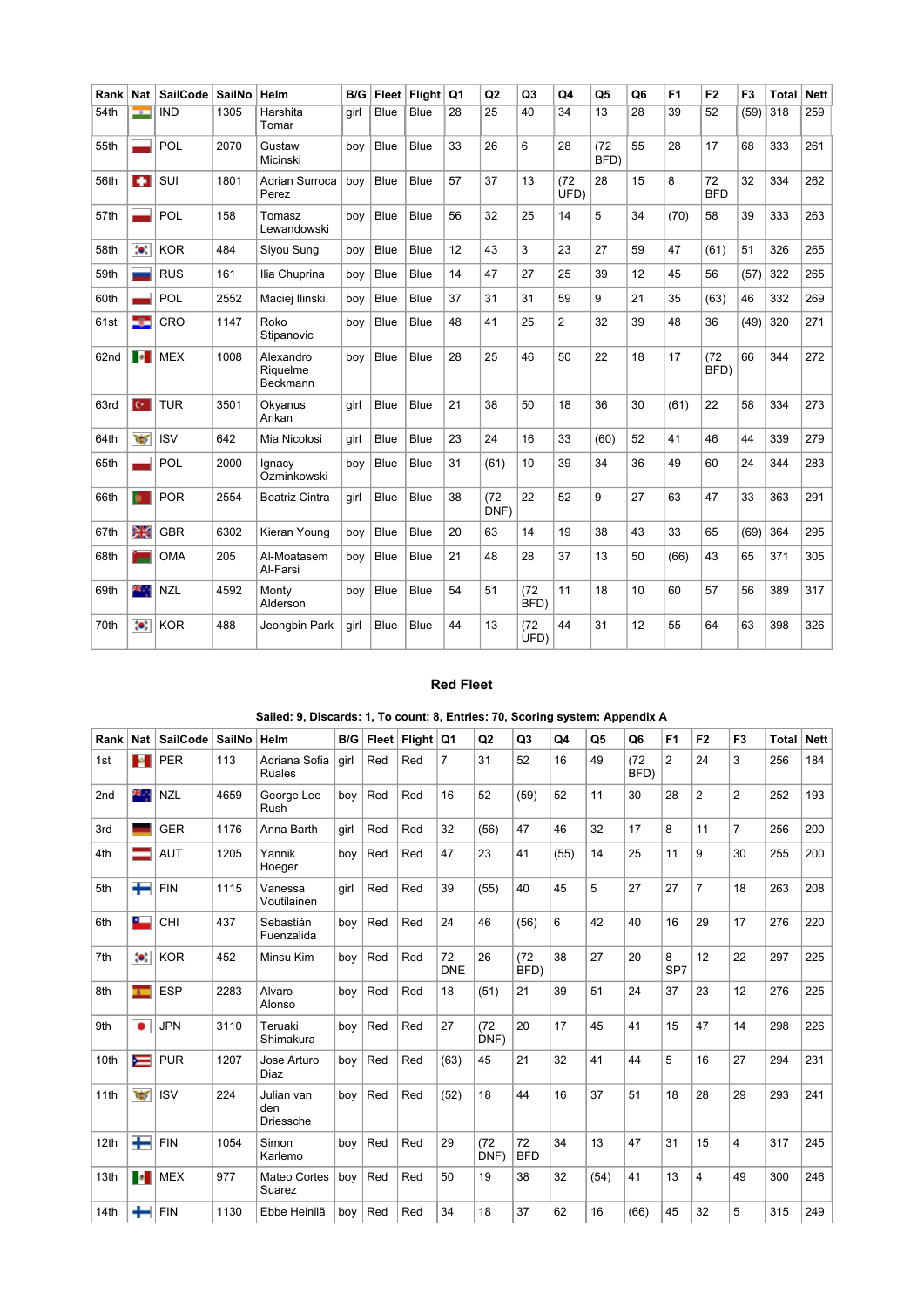| Rank | Nat                      | <b>SailCode</b> | SailNo | Helm                             | B/G  | <b>Fleet</b> | Flight | Q1           | Q <sub>2</sub> | Q3           | Q4               | Q5           | Q6               | F <sub>1</sub> | F <sub>2</sub> | F <sub>3</sub>   | <b>Total</b> | <b>Nett</b> |
|------|--------------------------|-----------------|--------|----------------------------------|------|--------------|--------|--------------|----------------|--------------|------------------|--------------|------------------|----------------|----------------|------------------|--------------|-------------|
| 15th |                          | <b>OMA</b>      | 210    | Mohammed<br>Al Qasmi             | boy  | Red          | Red    | (72)<br>BFD) | 35             | 47           | 36               | 25           | 13               | 53             | 3              | 38               | 322          | 250         |
| 16th | $\mathbb{Z}_{\geq 0}$    | <b>BER</b>      | 2001   | Rian<br>Geraghty-<br>McDonnell   | boy  | Red          | Red    | 50           | 20             | 52           | 25               | (72)<br>BFD) | 29               | 7              | 34             | 35               | 324          | 252         |
| 17th | ═                        | <b>HUN</b>      | 1373   | Roni Oszkar<br>Szabo             | boy  | Red          | Red    | (63)         | 16             | 29           | 48               | 51           | 24               | 12             | 22             | 52               | 317          | 254         |
| 18th | $\bullet$                | <b>JPN</b>      | 3211   | Kaito Ikeda                      | boy  | Red          | Red    | 17           | $\overline{7}$ | 33           | 25               | 36           | 72<br><b>DNE</b> | 26             | (56)           | 41               | 313          | 257         |
| 19th | 52                       | <b>NOR</b>      | 3960   | Mathilde<br>Bregner<br>Roberstad | girl | Red          | Red    | 55           | 50             | 28           | 39               | 10           | (56)             | 22             | $\mathbf{1}$   | 53               | 314          | 258         |
| 20th |                          | <b>MON</b>      | 1418   | Andrea Filip<br>Tortella         | boy  | Red          | Red    | 51           | 53             | 34           | 8                | (72)<br>BFD) | 39               | 3              | 31             | 40               | 331          | 259         |
| 21st | <b>A</b>                 | SUI             | 1776   | Arnaud<br>Grange                 | boy  | Red          | Red    | 41           | 39             | 17           | 33               | (72)<br>UFD) | 23               | 14             | 21             | 72<br><b>RET</b> | 332          | 260         |
| 22nd |                          | <b>HUN</b>      | 1343   | Samuel<br>Janos Zolnai           | boy  | Red          | Red    | 26           | (72)<br>DNF)   | 30           | 31               | 55           | 37               | 35             | 26             | 23               | 335          | 263         |
| 23rd | $\bullet$                | <b>MEX</b>      | 925    | Jaime<br>Zunzunegui<br>Escandon  | boy  | Red          | Red    | 37           | (61)           | 40           | 38               | 40           | 11               | 41             | 52             | 6                | 326          | 265         |
| 24th | $\overline{\phantom{a}}$ | <b>ISR</b>      | 155    | Tomer<br>Sasson                  | boy  | Red          | Red    | (47)         | 39             | 17           | 27               | 44           | 39               | 46             | 25             | 31               | 315          | 268         |
| 25th | 這                        | GRE             | 2733   | Dimitrios<br>Sourlatzis          | boy  | Red          | Red    | 43           | (72)<br>DNF)   | 62           | 72<br><b>BFD</b> | 9            | 25               | 44             | 14             | 1                | 342          | 270         |
| 26th | ⊏                        | <b>CHI</b>      | 208    | Sebastián<br>Ducasse             | boy  | Red          | Red    | 30           | (57)           | 49           | 23               | 46           | 28               | 32             | 53             | 9                | 327          | 270         |
| 27th | ▀                        | <b>HUN</b>      | 2005   | Levente<br>Borda                 | boy  | Red          | Red    | 15           | 10             | (55)         | 53               | 48           | 32               | 6              | 55             | 54               | 328          | 273         |
| 28th | 12                       | <b>DEN</b>      | 8580   | Anders<br>Vesterholm-<br>Lavesen | boy  | Red          | Red    | 35           | (62)           | 45           | 30               | 55           | 49               | 24             | 19             | 20               | 339          | 277         |
| 29th | H I                      | <b>IRL</b>      | 1571   | Harry<br>Twomey                  | boy  | Red          | Red    | 35           | (72)<br>DNF)   | 37           | 41               | 53           | 55               | 4              | 8              | 47               | 352          | 280         |
| 30th | $\mathbf{L}$             | <b>ESP</b>      | 2197   | Jordi LLadó                      | boy  | Red          | Red    | 51           | 51             | 23           | 24               | 60           | 52               | 9              | (72)<br>UFD)   | 11               | 353          | 281         |
| 31st | ★                        | <b>HKG</b>      | 207    | Thibault<br>Minne                | boy  | Red          | Red    | (72)<br>BFD) | 54             | 51           | 40               | 22           | 26               | 25             | 27             | 36               | 353          | 281         |
| 32nd | 责                        | <b>HKG</b>      | 212    | Nicolle<br>Scholer               | girl | Red          | Red    | 34           | 46             | 48           | 42               | 27           | 12               | 38             | 36             | (72)<br>BFD)     | 355          | 283         |
| 33rd | Ш                        | <b>BEL</b>      | 1176   | Ingeborg<br><b>Bultynck</b>      | girl | Red          | Red    | 40           | 33             | 23           | 31               | 35           | 61               | (66)           | 33             | 28               | 350          | 284         |
| 34th | ≥≤ o                     | <b>BER</b>      | 1010   | Sebastian<br>Kempe               | boy  | Red          | Red    | 41           | (57)           | 19           | 57               | 42           | 15               | 50             | 51             | 10               | 342          | 285         |
| 35th | H                        | <b>IRL</b>      | 1564   | Leah Rickard                     | girl | Red          | Red    | 42           | 45             | 22           | 22               | (72)<br>BFD) | 41               | 20             | 37             | 58               | 359          | 287         |
| 36th | ست                       | <b>SLO</b>      | 922    | Alja Petric                      | girl | Red          | Red    | 13           | 6              | 49           | (72)<br>BFD)     | 61           | 48               | 49             | 20             | 42               | 360          | 288         |
| 37th | Ж                        | <b>GBR</b>      | 6453   | Jamie Cook                       | boy  | Red          | Red    | (64)         | 36             | 26           | 37               | 56           | 44               | 36             | 35             | 24               | 358          | 294         |
| 38th | ≥≤ o                     | <b>BER</b>      | 1939   | Jordan<br>Etemadi                | boy  | Red          | Red    | 44           | 39             | (56)         | 53               | 34           | 53               | 10             | 18             | 45               | 352          | 296         |
| 39th | Ш                        | FRA             | 2690   | Zou<br>Schemmel                  | boy  | Red          | Red    | 30           | (72)<br>DNF)   | 35           | 49               | 33           | 4                | 51             | 49             | 48               | 371          | 299         |
| 40th | $\bullet$                | <b>JPN</b>      | 3239   | Shoko<br>Kitahara                | girl | Red          | Red    | 26           | (60)           | 42           | 44               | 31           | 22               | 40             | 46             | 50               | 361          | 301         |
| 41st | ┗                        | <b>CHI</b>      | 360    | Martin<br>Campos                 | boy  | Red          | Red    | 66           | 49             | (72)<br>UFD) | 5                | 56           | 37               | 39             | 38             | 13               | 375          | 303         |
| 42nd | $=$                      | LAT             | 120    | Eduards<br>Plavins               | boy  | Red          | Red    | 25           | 63             | 44           | 35               | (72)<br>UFD) | 32               | 43             | 6              | 56               | 376          | 304         |
| 43rd | $\overline{\bullet}$     | <b>ISR</b>      | 151    | Yogev<br>Alcalay                 | boy  | Red          | Red    | 44           | 42             | 30           | 25               | (72)<br>UFD) | 64               | 70             | 10             | 21               | 378          | 306         |
| 44th | 26 o                     | <b>BER</b>      | 1224   | Christian<br>Ebbin               | boy  | Red          | Red    | 45           | 23             | 27           | 33               | 45           | 49               | 34             | 54             | (61)             | 371          | 310         |
| 45th | . .                      | <b>FRA</b>      | 2591   | Eliot<br>Bourgeois               | boy  | Red          | Red    | 42           | 30             | 30           | 44               | 29           | 45               | 57             | (61)           | 33               | 371          | 310         |
|      |                          |                 |        |                                  |      |              |        |              |                |              |                  |              |                  |                |                |                  |              |             |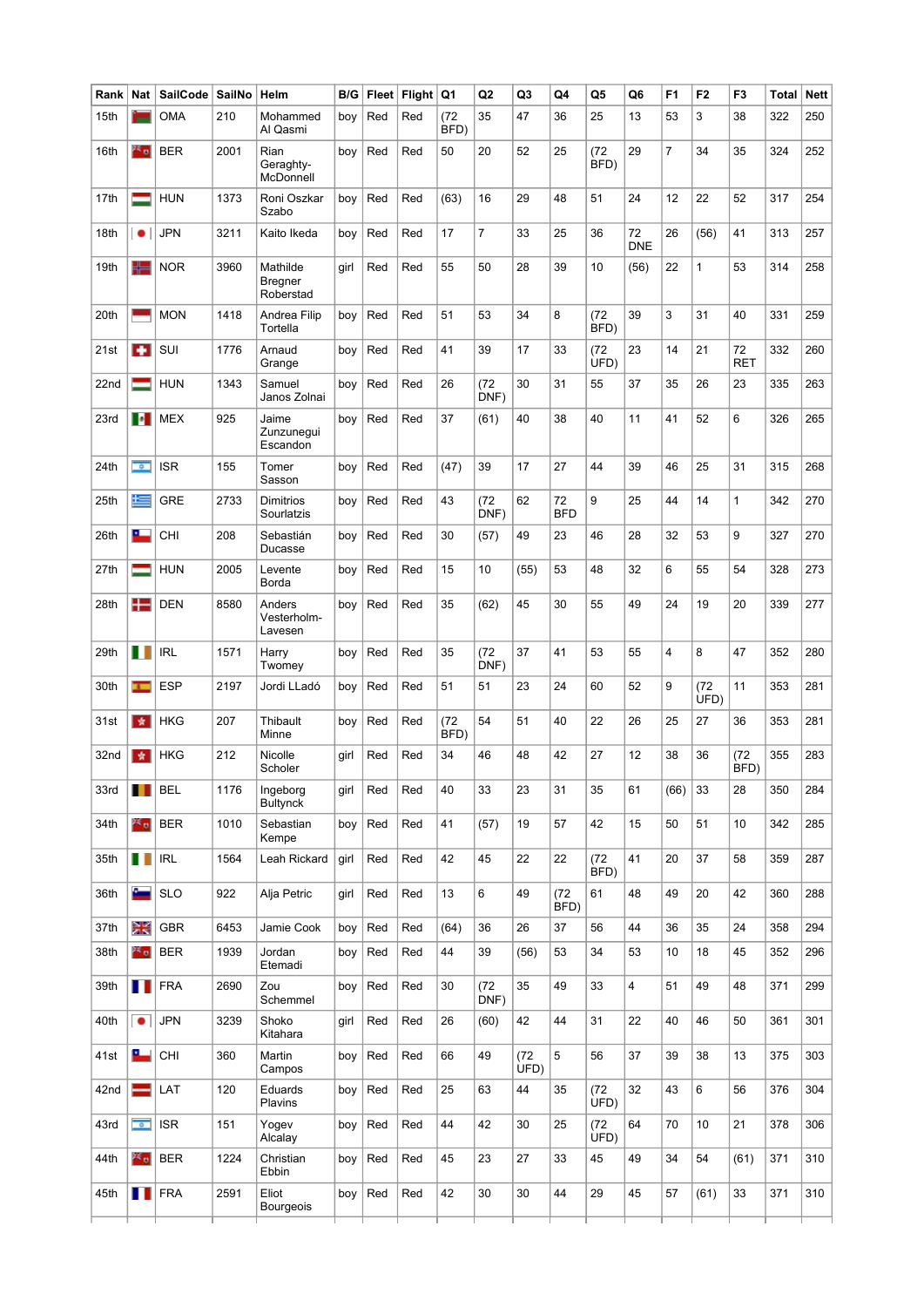| Rank             | Nat                                | <b>SailCode</b> | SailNo | Helm                                    | B/G  | Fleet | <b>Flight</b> | Q1           | Q <sub>2</sub> | Q3           | Q4               | Q5               | Q <sub>6</sub> | F <sub>1</sub> | F <sub>2</sub>   | F <sub>3</sub>   | Total | <b>Nett</b> |
|------------------|------------------------------------|-----------------|--------|-----------------------------------------|------|-------|---------------|--------------|----------------|--------------|------------------|------------------|----------------|----------------|------------------|------------------|-------|-------------|
| 46th             |                                    | <b>DEN</b>      | 8557   | Jens<br>Christian<br>Dehn-<br>Toftehoej | boy  | Red   | Red           | 36           | (72)<br>DNF)   | 9            | 49               | 50               | 54             | 68             | 13               | 32               | 383   | 311         |
| 47th             | 32                                 | CRO             | 1169   | Edo Fike                                | boy  | Red   | Red           | 31           | (72)<br>DNF)   | 67           | 44               | 33               | 40             | 30             | 5                | 63               | 385   | 313         |
| 48th             |                                    | <b>EST</b>      | 231    | Karolin Härm                            | girl | Red   | Red           | (72)<br>UFD) | 29             | 51           | 60               | 44               | 25             | 23             | 62               | 19               | 385   | 313         |
| 49th             | ≂                                  | <b>PUR</b>      | 5213   | <b>Tiare Sierra</b>                     | girl | Red   | Red           | 43           | 59             | 33           | 11               | 42               | 45             | (67)           | 42               | 39               | 381   | 314         |
| 50th             | ы                                  | CAN             | 1726   | John Gogan                              | boy  | Red   | Red           | 50           | 28             | 54           | 42               | 42               | 36             | (63)           | 40               | 26               | 381   | 318         |
| 51st             | $\circ$                            | TPE             | 3389   | Yu Lin Yang                             | boy  | Red   | Red           | 39           | 24             | 53           | 54               | (72)<br>DNS)     | 33             | 29             | 43               | 51               | 398   | 326         |
| 52nd             | ٠                                  | <b>JPN</b>      | 3325   | Shota Kono                              | boy  | Red   | Red           | 42           | 59             | 65           | 57               | 3                | 14             | (69)           | 41               | 46               | 396   | 327         |
| 53rd             | ╈                                  | <b>FIN</b>      | 1147   | Sebastian<br>Feodoroff                  | boy  | Red   | Red           | 25           | 52             | 51           | 40               | 62               | 50             | 42             | (63)             | 8                | 393   | 330         |
| 54th             | ᅠ                                  | CHI             | 617    | Alfredo<br>Urzua<br><b>Bolados</b>      | boy  | Red   | Red           | 26           | 38             | (72)<br>BFD) | 72<br><b>BFD</b> | 15               | 18             | 56             | 72<br><b>UFD</b> | 34               | 403   | 331         |
| 55th             | ÷                                  | <b>ARG</b>      | 3526   | Thiago<br>Muzzio                        | boy  | Red   | Red           | 45           | 59             | 54           | 47               | 27               | 36             | 47             | 17               | (72)<br>BFD)     | 404   | 332         |
| 56th             | c.                                 | <b>SLO</b>      | 64     | Gasper<br>Strahovnik                    | boy  | Red   | Red           | 32           | (72)<br>DNF)   | 34           | 23               | 60               | 54             | 48             | 44               | 37               | 404   | 332         |
| 57th             | ≝                                  | URU             | 335    | Juan Pedro<br>Coll                      | boy  | Red   | Red           | (72)<br>BFD) | 21             | 38           | 33               | 47               | 51             | 52             | 48               | 44               | 406   | 334         |
| 58th             | 45                                 | <b>NOR</b>      | 3881   | Emil<br>Forslund                        | boy  | Red   | Red           | 59           | (72)<br>DSQ)   | 38           | 54               | 41               | 33             | 55             | 45               | 16               | 413   | 341         |
| 59th             | ы                                  | CAN             | 1546   | Eric Omielan                            | boy  | Red   | Red           | 39           | (72)<br>DNF)   | 49           | 31               | 32               | 63             | 21             | 39               | 72<br><b>BFD</b> | 418   | 346         |
| 60th             |                                    | <b>INA</b>      | 2615   | Dilla Adilya<br>Safitri                 | girl | Red   | Red           | 35           | (65)           | 48           | 52               | 46               | 28             | 54             | 30               | 55               | 413   | 348         |
| 61st             |                                    | <b>OMA</b>      | 200    | Samiha Al<br>Riyami                     | girl | Red   | Red           | 60           | (72)<br>DNF)   | 36           | 47               | 43               | 32             | 64             | 59               | 15               | 428   | 356         |
| 62 <sub>nd</sub> |                                    | <b>MON</b>      | 1414   | Logan<br>Viciana                        | boy  | Red   | Red           | 49           | (72)<br>DNF)   | 43           | 36               | 23               | 64             | 17             | 58               | 72<br><b>BFD</b> | 434   | 362         |
| 63rd             |                                    | <b>BEL</b>      | 1184   | Frédérique<br>Van Eupen                 | girl | Red   | Red           | 15           | (72)<br>DNF)   | 23           | 43               | 72<br><b>UFD</b> | 58             | 60             | 72<br><b>UFD</b> | 25               | 440   | 368         |
| 64th             | Е                                  | <b>UAE</b>      | 979    | Abdulaziz Al<br>Hammadi                 | boy  | Red   | Red           | 43           | 31             | 50           | 45               | 50               | (72)<br>UFD)   | 19             | 60               | 72<br><b>BFD</b> | 442   | 370         |
| 65th             | $\overline{\mathcal{L}}$<br>$\sim$ | <b>ISV</b>      | 111    | Katherine<br>Majette                    | girl | Red   | Red           | 30           | 40             | 42           | 60               | 51               | 27             | 58             | (72)<br>UFD)     | 62               | 442   | 370         |
| 66th             | 43                                 | <b>NOR</b>      | 3910   | Jenny<br>Skirstad<br>Pollen             | girl | Red   | Red           | 55           | (72)<br>DNF)   | 61           | 48               | 6                | 44             | 33             | 72<br><b>UFD</b> | 57               | 448   | 376         |
| 67th             |                                    | <b>MON</b>      | 1412   | Lucas<br>Frederiksen                    | boy  | Red   | Red           | 46           | (72)<br>DNF)   | 32           | 32               | 51               | 58             | 59             | 57               | 60               | 467   | 395         |
| 68th             | E                                  | <b>UAE</b>      | 989    | Mohamed<br>Alhammadi                    | boy  | Red   | Red           | 36           | (66)           | 39           | 43               | 52               | 55             | 62             | 50               | 59               | 462   | 396         |
| 69th             | ≝                                  | <b>URU</b>      | 396    | Antonio<br>Garcia                       | boy  | Red   | Red           | 54           | (72)<br>DNF)   | 41           | 39               | 33               | 55             | 61             | 72<br><b>UFD</b> | 43               | 470   | 398         |
| 70th             | =                                  | AUT             | 2003   | Lukas<br>Kammerer                       | boy  | Red   | Red           | 47           | 52             | 53           | 48               | 21               | (72)<br>UFD)   | 65             | 72<br>UFD        | 71<br>SP7        | 501   | 429         |

#### Green Fleet

| Rank l          | Nat         | SailCode   | SailNo Helm |                     | B/G  | Fleet   | Flight $\sqrt{Q_1}$     |      | Q <sub>2</sub> | Q <sub>3</sub> | Q4               | Q5               | Q6               | F <sub>1</sub> | F <sub>2</sub> | F <sub>3</sub> | Total | <b>Nett</b> |
|-----------------|-------------|------------|-------------|---------------------|------|---------|-------------------------|------|----------------|----------------|------------------|------------------|------------------|----------------|----------------|----------------|-------|-------------|
| 1st             | -32         | $ $ CRO    | 1150        | Tin Fike            | boy  | Green   | Green 21                |      | (72)<br>DNF)   | 43             | 72<br><b>UFD</b> | 72<br><b>BFD</b> | 35               | 4              |                |                | 321   | 249         |
| 2 <sub>nd</sub> | $\bullet$ . | KOR        | 485         | Jimin Son           | qirl | Green   | Green   18              |      | (72)<br>DNF)   | 33             | 72<br><b>BFD</b> | 40               | 72<br><b>BFD</b> | 5              | 9              | 4              | 325   | 253         |
| 3rd             | 一           | <b>URU</b> | 348         | Juan Diego<br>Risso | boy  | Green   | ∣ Green I               | (67) | 64             | 34             | 37               | 50               | 44               | 2              | 25             | 3              | 326   | 259         |
| 4th             | ╬═          | <b>NOR</b> | 3880        |                     | bov  | Green I | <sup>⊧</sup> Green I 38 |      | (58)           | 42             | 58               | 54               | 48               | 13             | 5              | $\overline{2}$ | 318   | 260         |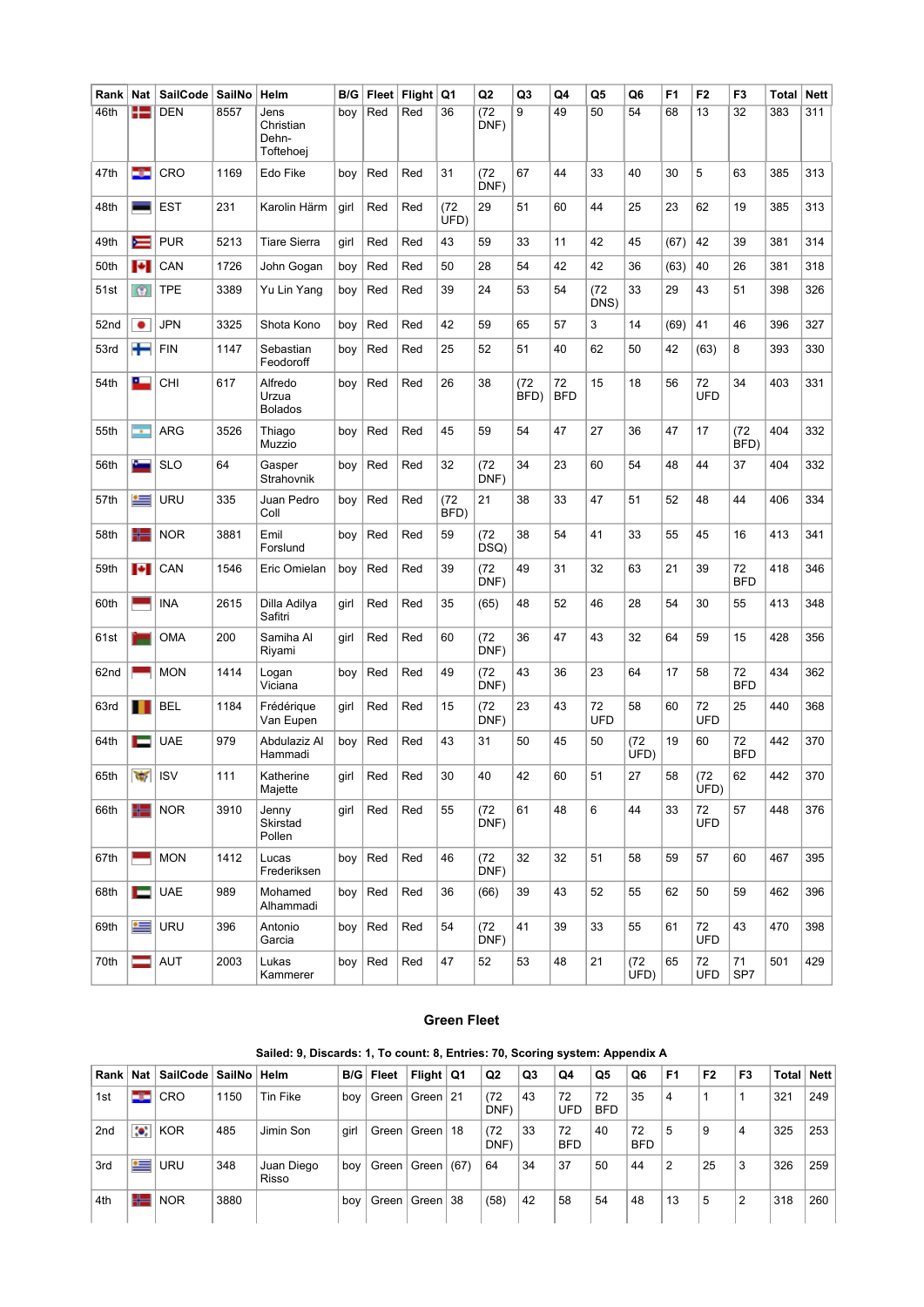| Rank | <b>Nat</b>               | SailCode                     | SailNo | Helm                                     | B/G  | Fleet     | Flight             | Q1           | Q <sub>2</sub> | Q3               | Q4               | Q5               | Q <sub>6</sub>   | F <sub>1</sub> | F <sub>2</sub> | F <sub>3</sub>       | Total | <b>Nett</b> |
|------|--------------------------|------------------------------|--------|------------------------------------------|------|-----------|--------------------|--------------|----------------|------------------|------------------|------------------|------------------|----------------|----------------|----------------------|-------|-------------|
|      |                          |                              |        | John-Øyvind<br><b>Tollevik</b><br>Garvik |      |           |                    |              |                |                  |                  |                  |                  |                |                |                      |       |             |
| 5th  | ы                        | CAN                          | 1417   | Noah Adler                               | boy  | Green     | Green              | 52           | 8              | 44               | (72)<br>UFD)     | 72<br><b>DSQ</b> | 72<br><b>DNE</b> | 3              | 8              | 15                   | 346   | 274         |
| 6th  | ═                        | AUT                          | 1053   | Florian<br>Kroemer                       | boy  | Green     | Green              | 33           | (72)<br>DNF)   | 72<br><b>BFD</b> | 13               | 44               | 72<br><b>UFD</b> | 6              | 26             | 9                    | 347   | 275         |
| 7th  |                          | <b>OMA</b>                   | 214    | Mohammed Al<br>Alawi                     | boy  | Green     | Green              | (72)<br>RET) | 41             | 41               | 56               | 45               | 47               | 16             | 27             | 5                    | 350   | 278         |
| 8th  |                          | <b>RUS</b>                   | 15     | Roman<br>Lutsenko                        | boy  | Green     | Green              | 48           | 41             | 39               | (61)             | 52               | 51               | 36             | 4              | 17                   | 349   | 288         |
| 9th  | - 1                      | <b>IND</b>                   | 1156   | Neelanand<br>Ramakrishnan                | boy  | Green     | Green              | 34           | (72)<br>DNF)   | 52               | 40               | 53               | 60               | 22             | 19             | 12                   | 364   | 292         |
| 10th | −                        | <b>KUW</b>                   | 3113   | Ali Alfailkawi                           | boy  | Green     | Green              | 57           | (64)           | 50               | 36               | 50               | 63               | 25             | 6              | 11                   | 362   | 298         |
| 11th | - 1                      | <b>IND</b>                   | 1492   | Durga Prasad<br>Erra                     | boy  | Green     | Green              | 32           | 54             | 54               | 51               | (59)             | 46               | 23             | 18             | 22                   | 359   | 300         |
| 12th | $\pm$                    | <b>DEN</b>                   | 8469   | Emil<br>Christensen                      | boy  | Green     | Green              | 41           | (72)<br>DNF)   | 45               | 30               | 72<br><b>BFD</b> | 66               | $\overline{7}$ | 33             | $\overline{7}$       | 373   | 301         |
| 13th | П                        | <b>IRL</b>                   | 1512   | Charles<br>Cullen                        | boy  | Green     | Green              | 52           | 53             | (72)<br>UFD)     | 28               | 58               | 50               | 39             | 14             | 10                   | 376   | 304         |
| 14th |                          | INA                          | 21     | Zenriadi<br>Zenriadi                     | boy  | Green     | Green              | (67)         | 34             | 53               | 49               | 62               | 47               | 18             | 24             | 19                   | 373   | 306         |
| 15th | с                        | <b>UAE</b>                   | 966    | Mohamed<br>Almheiri                      | boy  | Green     | Green              | 46           | (58)           | 55               | 53               | 47               | 49               | 9              | 15             | 36                   | 368   | 310         |
| 16th | ⋿                        | <b>PUR</b>                   | 5815   | Osvaldo De<br>Leon                       | boy  |           | Green   Green      | 68           | 65             | 42               | 14               | 54               | (72)<br>BFD)     | 11             | 40             | 20                   | 386   | 314         |
| 17th | $\overline{\mathcal{L}}$ | <b>ISV</b>                   | 312    | <b>Mathieu Dale</b>                      | boy  | Green     | Green              | 57           | (72)<br>DNF)   | 62               | 29               | 48               | 54               | 21             | 17             | 30                   | 390   | 318         |
| 18th | ÷                        | <b>KUW</b>                   | 3112   | Abdullah<br>Alqassar                     | boy  | Green     | Green              | 61           | (67)           | 59               | 60               | 35               | 53               | 34             | 10             | 8                    | 387   | 320         |
| 19th | <b>State</b>             | <b>IND</b>                   | 1306   | Uma<br>Chouhan                           | girl | Green     | Green              | 49           | 55             | 58               | 56               | 49               | 40               | (72)<br>DSQ)   | $\overline{7}$ | 16                   | 402   | 330         |
| 20th | Н                        | CAN                          | 1680   | Maya<br>Heidenreich                      | girl | Green     | Green              | 40           | (72)<br>DNF)   | 44               | 72<br><b>BFD</b> | 57               | 59               | 10             | 39             | 13                   | 406   | 334         |
| 21st | ⋿                        | <b>PUR</b>                   | 5825   | Jose<br>Guillermo<br>Mendez              | boy  | Green $ $ | Green              | 53           | (72)<br>DNF)   | 33               | 46               | 72<br>UFD        | 72<br><b>BFD</b> | 32             | 23             | 6                    | 409   | 337         |
| 22nd | 举.                       | AUS                          | 1716   | Mina<br>Ferguson                         | girl | Green     | Green              | 57           | 55             | 39               | (72)<br>UFD)     | 59               | 36               | 8              | 11             | 72<br><b>BFD</b>     | 409   | 337         |
| 23rd | Е                        | <b>UAE</b>                   | 978    | Duha Albeshr                             | girl |           | Green Green 47     |              | (72)<br>DNF)   | 46               | 47               | 47               | 45               | 12             | 21             | $72\,$<br><b>BFD</b> | 409   | 337         |
| 24th |                          | LTU                          | 435    | Vejas<br>Strelciunas                     | boy  |           | Green   Green   56 |              | (72)<br>DNF)   | 36               | 51               | 58               | 32               | 45             | 30             | 39                   | 419   | 347         |
| 25th | a Chan                   | <b>SVK</b>                   | 17     | Alex Malina                              | boy  |           | Green   Green      | (64)         | 30             | 54               | 48               | 61               | 53               | 29             | 45             | 31                   | 415   | 351         |
| 26th |                          | <b>MON</b>                   | 1417   | Mathieu<br>Choquet                       | boy  | Green     | Green $60$         |              | 36             | 60               | 35               | (72)<br>UFD)     | 61               | 17             | 12             | 72<br><b>BFD</b>     | 425   | 353         |
| 27th | ►                        | CZE                          | 412    | Adam<br>Nevelos                          | boy  |           | Green   Green      | 55           | 61             | 47               | 61               | 49               | 25               | 55             | $\overline{c}$ | (72)<br>BFD)         | 427   | 355         |
| 28th | Ш                        | FRA                          | 2691   | Thomas<br>Faure                          | boy  |           | Green   Green   67 |              | (72)<br>DNF)   | 45               | 57               | 53               | 52               | 31             | 22             | 29                   | 428   | 356         |
| 29th | ≂                        | <b>PUR</b>                   | 2410   | Luca Perino                              | boy  |           | Green   Green      | 45           | 32             | (72)<br>BFD)     | 55               | 48               | 64               | 46             | 28             | 40                   | 430   | 358         |
| 30th | ∕≡                       | <b>RSA</b>                   | 1425   | Matt Ashwell                             | boy  |           | Green   Green   52 |              | 48             | 56               | (72)<br>UFD)     | 23               | 54               | 42             | 13             | 72<br><b>BFD</b>     | 432   | 360         |
| 31st | $\bullet$                | <b>BRA</b>                   | 3631   | Luiz Otavio<br>Vieira Correia            | boy  |           | Green   Green      | (72)<br>BFD) | 56             | 46               | 50               | 55               | 26               | 24             | 36             | 72<br><b>BFD</b>     | 437   | 365         |
| 32nd | ►                        | CZE                          | 795    | Frantisek<br>Vitak                       | boy  |           | Green   Green   66 |              | 60             | 47               | (72)<br>RET)     | 36               | 60               | 20             | 43             | 35                   | 439   | 367         |
| 33rd | ▓                        | RSA                          | 1431   | Alex Falcon                              | boy  |           | Green   Green   61 |              | (62)           | 57               | 41               | 56               | 45               | 28             | 56             | 23                   | 429   | 367         |
| 34th |                          | $\left  \bullet \right $ CAN | 1397   | Spencer<br>Leman                         | boy  | Green     | Green              | 40           | 45             | 45               | 55               | 52               | (61)             | 53             | 35             | 43                   | 429   | 368         |
| 35th |                          | LAT                          | 118    | Leila<br>Helgasara<br>Tolstika           | girl |           | Green   Green   53 |              | 47             | 57               | 54               | (63)             | 56               | 41             | 34             | 32                   | 437   | 374         |
|      |                          |                              |        |                                          |      |           |                    |              |                |                  |                  |                  |                  |                |                |                      |       |             |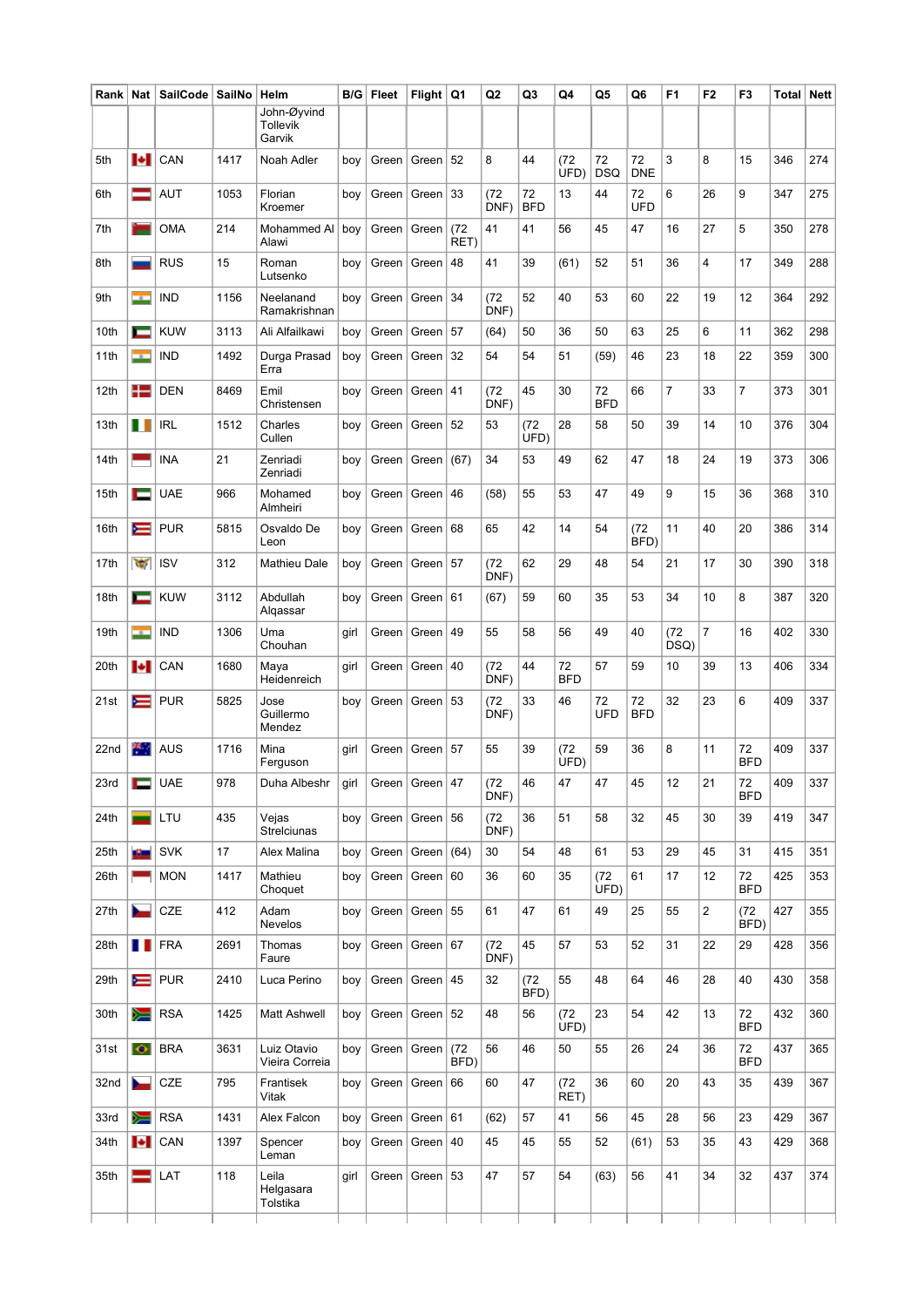| Rank | Nat        | SailCode   | SailNo         | Helm                                 | B/G  | <b>Fleet</b> | Flight             | Q1           | Q2                      | Q3                 | Q4               | Q5               | Q6               | F <sub>1</sub> | F <sub>2</sub>    | F3               | Total | <b>Nett</b> |
|------|------------|------------|----------------|--------------------------------------|------|--------------|--------------------|--------------|-------------------------|--------------------|------------------|------------------|------------------|----------------|-------------------|------------------|-------|-------------|
| 36th | _          | <b>UAE</b> | 977            | Mohamed<br>Almansoori                | boy  | Green        | Green   51         |              | $\overline{72}$<br>DNF) | 60                 | 52               | 72<br><b>BFD</b> | 43               | 8<br>SP7       | 47                | 42               | 447   | 375         |
| 37th |            | CZE        | 827            | <b>Tibor Nevelos</b>                 | boy  | Green        | Green              | 54           | 68                      | 60                 | 63               | 20               | 62               | 38             | 16                | (72<br>BFD)      | 453   | 381         |
| 38th | ▓          | <b>RSA</b> | 1400           | Jared Tyler                          | boy  | Green        | Green              | 54           | 53                      | 53                 | (72)<br>DNC)     | 58               | 50               | 72<br>UFD      | 23<br><b>SP20</b> | 18               | 453   | 381         |
| 39th |            | <b>INA</b> | 31             | Fitriayana<br>Fitriayana             | girl | Green        | Green              | (70)         | 67                      | 68                 | 62               | 56               | 58               | 26             | 31                | 14               | 452   | 382         |
| 40th | ≧≦ o       | <b>BER</b> | 1208           | Jack<br>Hildebrand                   | boy  | Green        | Green              | 62           | 64                      | 56                 | 42               | 58               | 53               | 19             | 29                | (72)<br>BFD)     | 455   | 383         |
| 41st | $\circ$    | TPE        | 618            | Yu Hsuan<br>Shih                     | boy  | Green        | Green              | 53           | 58                      | (63)               | 50               | 54               | 60               | 35             | 55                | 21               | 449   | 386         |
| 42nd |            | <b>RUS</b> | 61             | Viacheslav<br>Rozhkov                | boy  | Green        | Green              | 58           | (72)<br>DNF)            | 46                 | 46               | 57               | 49               | 37             | 50                | 47               | 462   | 390         |
| 43rd | ÷          | <b>IND</b> | 1151           | Navyn<br>Prabhakar                   | boy  | Green        | Green              | 48           | (72)<br>DNF)            | 55                 | 63               | 36               | 63               | 62             | 42                | 24               | 465   | 393         |
| 44th | $\bullet$  | <b>MYA</b> | 1              | <b>Htet Lin Zaw</b>                  | boy  | Green        | Green              | 50           | 66                      | (72)<br>DNS)       | 72<br><b>DNS</b> | 40               | 62               | 60             | 20                | 27               | 469   | 397         |
| 45th | $\Delta$   | ECU        | 1109           | Alfredo<br>Escobar Aray              | boy  | Green        | Green              | 62           | (72)<br>DNF)            | 57                 | 59               | 59               | 46               | 33             | 41                | 48               | 477   | 405         |
| 46th | ш          | <b>IRL</b> | 1542           | Alana<br>Coakley                     | girl | Green        | Green              | 55           | (67)                    | 58                 | 55               | 46               | 57               | 54             | 58                | 26               | 476   | 409         |
| 47th | $\bullet$  | <b>MYA</b> | $\overline{2}$ | Si Thu Hein                          | boy  | Green        | Green              | 49           | 69                      | (72)<br>DNS)       | 72<br><b>DNS</b> | 57               | 42               | 48             | 38                | 45               | 492   | 420         |
| 48th | a.         | ECU        | 5932           | Diego Petroff<br>Bajana              | boy  | Green        | Green              | 65           | (72)<br>DNF)            | 61                 | 51               | 72<br><b>UFD</b> | 52               | 14             | 72<br><b>RET</b>  | 37               | 496   | 424         |
| 49th |            | LAT        | 115            | <b>Miks Eduards</b><br>Valters       | boy  | Green        | Green              | 56           | 48                      | (72)<br>BFD)       | 57               | 72<br><b>DNC</b> | 72<br><b>DNC</b> | 44             | 37                | 38               | 496   | 424         |
| 50th | -5-        | ECU        | 414            | Naya Palacios<br>Sugahara            | girl | Green        | Green              | 65           | (66)                    | 64                 | 59               | 55               | 56               | 57             | 46                | 25               | 493   | 427         |
| 51st | $\circ$    | <b>TPE</b> | 7799           | Chi Yu Wu                            | boy  | Green        | Green              | 59           | (72)<br>DNF)            | 59                 | 38               | 72<br><b>DNS</b> | 58               | 40             | 60                | 41               | 499   | 427         |
| 52nd | ÷.         | <b>MAC</b> | 13             | Nok In Chan<br>(Felicia)             | girl | Green        | Green              | 62           | 54                      | (66)               | 64               | 43               | 48               | 51             | 59                | 49               | 496   | 430         |
| 53rd | a San      | ECU        | 255            | José Navarro<br>Jijon                | boy  | Green        | Green              | 58           | 65                      | 61                 | 58               | 49               | (72)<br>BFD)     | 30             | 72<br><b>DSQ</b>  | 44               | 509   | 437         |
| 54th |            | LAT        | 130            | Rihards<br>Straume                   | boy  | Green $ $    | Green $ 63$        |              | (72)<br>DNF)            | 51                 | 51               | 45               | 72<br><b>BFD</b> | 65             | 62                | 33               | 514   | 442         |
| 55th | $\bullet$  | <b>MYA</b> | 4              | Phone Myat<br>Thu                    | boy  | Green        | Green   69         |              | (72)<br>$DNC$ )         | 72<br><b>DNS</b>   | 65               | 57               | 62               | 58             | 32                | 28               | 515   | 443         |
| 56th |            | <b>EST</b> | 237            | Georg Ristal                         | boy  | Green        | Green $61$         |              | (72<br>DNF)             | 63                 | 61               | 59               | 72<br><b>UFD</b> | 27             | 52                | 52               | 519   | 447         |
| 57th | m          | <b>OMA</b> | 201            | Alla Al Amrani                       | boy  |              | Green   Green   64 |              | (72)<br>DNF)            | 59                 | 46               | 72<br><b>UFD</b> | 39               | 50             | 48                | 72<br><b>BFD</b> | 522   | 450         |
| 58th | $\Delta$   | ECU        | 288            | Bernardo<br>Coloma<br>Galeotti Flori | boy  | Green $ $    | Green              | (72)<br>BFD) | 60                      | 58                 | 72<br><b>BFD</b> | 72<br>UFD        | 60               | 47             | 53                | 34               | 528   | 456         |
| 59th | $\circ$    | <b>TPE</b> | 6677           | Hsiang Hui<br>Chiang                 | girl | Green        | Green              | 58           | 68                      | 48                 | 58               | (72)<br>DNS)     | 59               | 43             | 51                | 72<br><b>BFD</b> | 529   | 457         |
| 60th | <b>KOW</b> | <b>AZE</b> | 107            | Farid<br>Mammadzada                  | boy  |              | Green   Green      | 56           | 62                      | 52                 | 59               | (72)<br>UFD)     | 72<br><b>UFD</b> | 52             | 61                | 51               | 537   | 465         |
| 61st | <b>TOW</b> | <b>AZE</b> | 106            | Rafiq Orucov                         | boy  | Green $ $    | Green              | 60           | 63                      | 63                 | 47               | (72)<br>BFD)     | 65               | 66             | 65                | 53               | 554   | 482         |
| 62nd | ≽≡         | <b>RSA</b> | 1445           | Chiara Fruet                         | girl |              | Green   Green      | 68           | 68                      | 62                 | (72)<br>UFD)     | 72<br><b>BFD</b> | 65               | 61             | 49                | 46               | 563   | 491         |
| 63rd | ►          | CZE        | 111            | Anna<br>Teubnerova                   | girl | Green        | Green              | 69           | 70                      | 58                 | 56               | 61               | 61               | 59             | 57                | (72)<br>BFD)     | 563   | 491         |
| 64th | <b>TO</b>  | <b>AZE</b> | 105            | Murad<br>Ismayilov                   | boy  | Green        | Green              | 65           | (71)                    | 62                 | 64               | 64               | 57               | 63             | 68                | 50               | 564   | 493         |
| 65th | $=$        | <b>AUT</b> | 1155           | Sebastian<br>Slivon                  | boy  |              | Green   Green      | (72)<br>RET) | 72<br><b>DNF</b>        | 72<br><b>DNC</b>   | 72<br><b>DNC</b> | 72<br><b>DNC</b> | 72<br><b>DNC</b> | 15             | 54                | 72<br><b>BFD</b> | 573   | 501         |
| 66th | $\circ$    | <b>TPE</b> | 9301           | Pin Chieh<br>Chen                    | girl | Green        | Green              | 66           | (72)<br>DNF)            | 61                 | 58               | 72<br><b>DNS</b> | 59               | 49             | 64                | 72<br><b>BFD</b> | 573   | 501         |
| 67th | $\bullet$  | <b>MYA</b> | 3              | Min Pyae<br>Thway                    | boy  |              | Green   Green   58 |              | 69                      | (72)<br>$DNS)$ DNS | 72               | 63               | 56               | 64             | 63                | 72<br><b>BFD</b> | 589   | 517         |
|      |            |            |                |                                      |      |              |                    |              |                         |                    |                  |                  |                  |                |                   |                  |       |             |